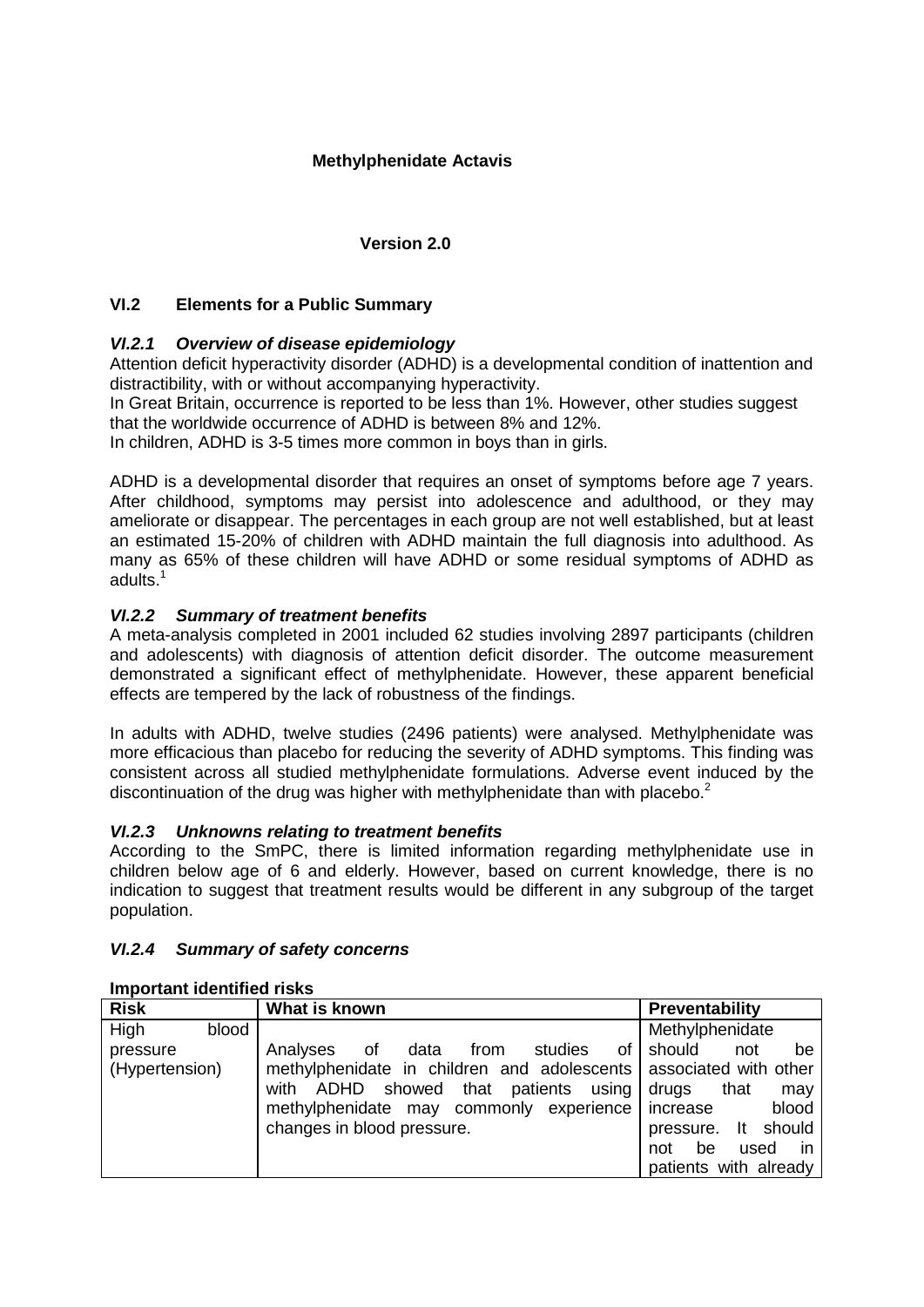| <b>Risk</b>     | What is known                                  | Preventability                                   |
|-----------------|------------------------------------------------|--------------------------------------------------|
|                 |                                                | existing<br>heart<br>and                         |
|                 |                                                | vascular problems.                               |
|                 |                                                |                                                  |
|                 |                                                | Patients should have                             |
|                 |                                                | careful<br>history<br>а                          |
|                 |                                                | (including                                       |
|                 |                                                | for<br>assessment<br>a                           |
|                 |                                                | family<br>history<br>of<br>sudden<br>heart<br>or |
|                 |                                                | unexplained<br>death)                            |
|                 |                                                | and physical exam to                             |
|                 |                                                | for<br>the<br>assess                             |
|                 |                                                | of<br>heart<br>presence                          |
|                 |                                                | disease, and should                              |
|                 |                                                | receive<br>further                               |
|                 |                                                | specialist<br>heart                              |
|                 |                                                | initial<br>evaluation<br>if.                     |
|                 |                                                | findings suggest such                            |
|                 |                                                | history or disease.                              |
|                 |                                                | Blood pressure and<br>should<br>pulse<br>be      |
|                 |                                                | recorded on a centile                            |
|                 |                                                | chart<br>each<br>at                              |
|                 |                                                | adjustment of<br>dose                            |
|                 |                                                | then<br>and<br>at<br>least                       |
|                 |                                                | every 6 months.                                  |
| Fast heart beat | Patients using methylphenidate may commonly    | Patients should have                             |
| (Tachycardia)   | experience changes in heart beat.              | careful<br>history<br>а<br>(including            |
|                 |                                                | for<br>assessment<br>a                           |
|                 |                                                | family<br>history<br>of                          |
|                 |                                                | sudden<br>heart<br>or                            |
|                 |                                                | unexplained<br>death)                            |
|                 |                                                | and physical exam to                             |
|                 |                                                | for<br>the<br>assess                             |
|                 |                                                | of<br>heart<br>presence                          |
|                 |                                                | disease, and should                              |
|                 |                                                | receive<br>further<br>specialist<br>heart        |
|                 |                                                | evaluation<br>initial<br>if.                     |
|                 |                                                | findings suggest such                            |
|                 |                                                | history or disease.                              |
|                 |                                                | Blood pressure and                               |
|                 |                                                | be<br>pulse<br>should                            |
|                 |                                                | recorded on a centile                            |
|                 |                                                | chart<br>at<br>each                              |
|                 |                                                | adjustment of<br>dose<br>and then<br>at<br>least |
|                 |                                                | every 6 months.                                  |
| Excessively     | Fingers and toes feeling numb, tingling and    | By monitoring<br>early                           |
| reduced blood   | changing colour (from white to blue, then red) | signs                                            |
| flow causing    | when cold ('Raynaud's phenomenon')<br>may      |                                                  |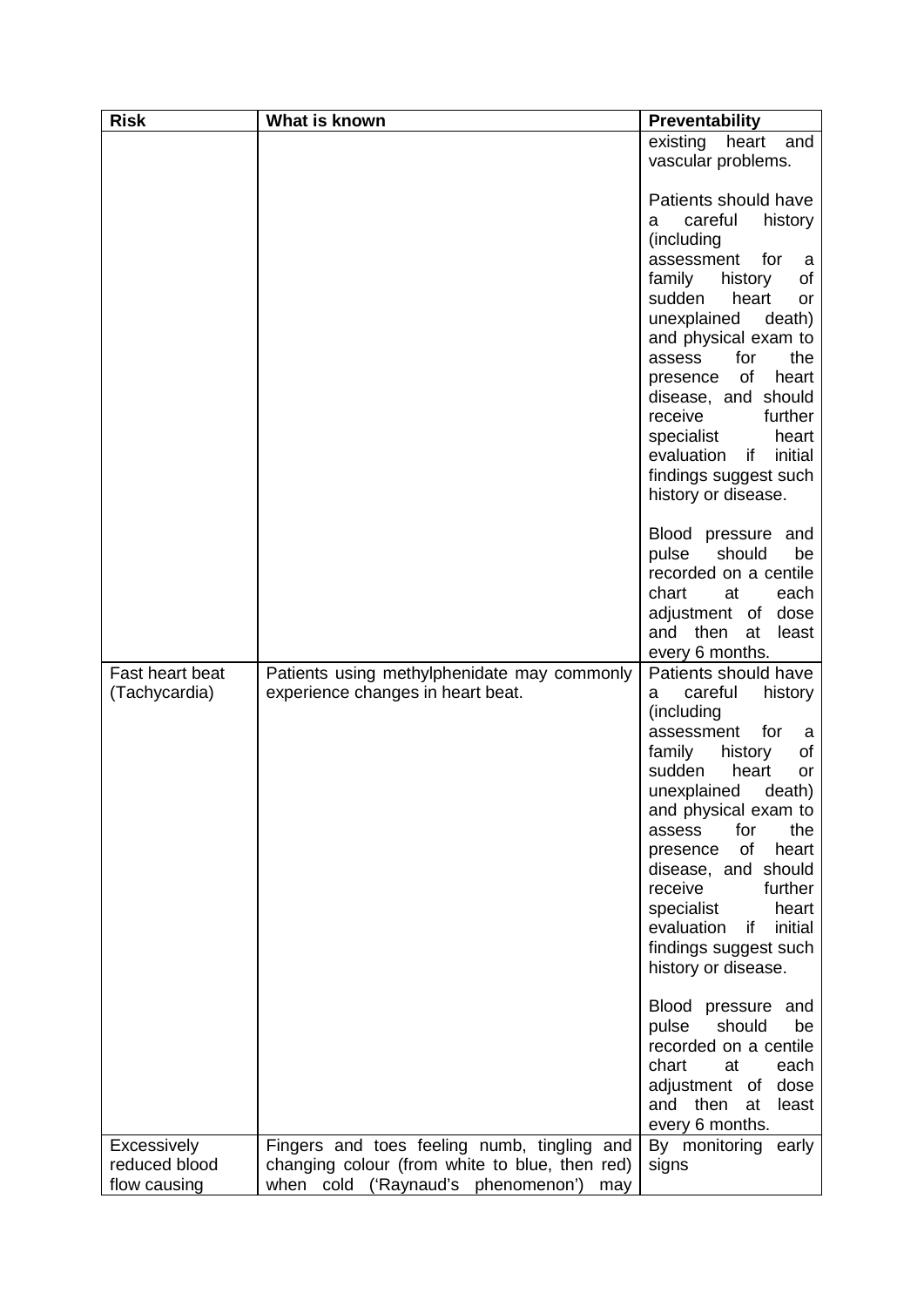| <b>Risk</b>                                                                                                                             | What is known                                                                                                                                                                                                                                                                                                                                                                    | Preventability                                                                                                                                                                                                                                                                                          |
|-----------------------------------------------------------------------------------------------------------------------------------------|----------------------------------------------------------------------------------------------------------------------------------------------------------------------------------------------------------------------------------------------------------------------------------------------------------------------------------------------------------------------------------|---------------------------------------------------------------------------------------------------------------------------------------------------------------------------------------------------------------------------------------------------------------------------------------------------------|
| discolouration of<br>the fingers, toes,<br>and occasionally<br>other areas<br>(Raynaud's<br>phenomenon)                                 | appear<br>during<br>treatment<br>with<br>very<br>rare<br>methylphenidate.                                                                                                                                                                                                                                                                                                        |                                                                                                                                                                                                                                                                                                         |
| Seeing, feeling, or<br>hearing things<br>that are not real<br>(Hallucinations<br>(auditory, skin,<br>sensation, visual<br>disturbance)) | Psychotic symptoms (seeing, feeling, or hearing<br>things that are not real, believing things that are<br>not true) in children and adolescents without<br>pre-existing of psychotic illness can be caused<br>by methylphenidate at usual doses.                                                                                                                                 | monitoring<br>By<br>early<br>signs                                                                                                                                                                                                                                                                      |
| Feeling unusually<br>excited, over-<br>active and un-<br>inhibited, loss of<br>contact with<br>reality<br>(Psychosis/Mania)             | administration<br>of<br>In.<br>madness<br>patients,<br>methylphenidate may exacerbate symptoms of<br>behavioural disturbance and thought disorder.<br>If this kind of symptoms occur, discontinuation<br>of treatment may be appropriate.                                                                                                                                        | Methylphenidate<br>is<br>contraindicated<br>in.<br>patients with already<br>existing<br>psychotic<br>disorders.                                                                                                                                                                                         |
| Eating problem<br>when you do not<br>feel hungry or<br>want to eat<br>(Anorexia)                                                        | Patients using methylphenidate may commonly<br>experience eating problems.                                                                                                                                                                                                                                                                                                       | During<br>treatment,<br>doctors<br>should<br>carefully watch how<br>well the patients are<br>eating.<br>Methylphenidate<br>IS.<br>contraindicated<br>in.<br>patients with already<br>existing<br>eating<br>problems.                                                                                    |
| Reduced growth<br>(Decreased rate<br>of growth)                                                                                         | When used for more than a year,<br>methylphenidate may cause reduced growth in<br>some children. This affects less than 1 in 10<br>children.<br>There may be lack of weight gain or height<br>growth. Moderately reduced weight gain and<br>growth retardation have been reported with the<br>long-term use of methylphenidate in children.                                      | Growth<br>(height<br>and<br>should<br>weight)<br>be<br>before<br>screened<br>treatment and should<br>be monitored during<br>with<br>treatment<br>methylphenidate.<br>If patients are not<br>growing as expected,<br>then their treatment<br>with methylphenidate<br>may be stopped for a<br>short time. |
| Feeling<br>aggressive<br>(Aggression)                                                                                                   | The emergence or worsening of aggression or<br>hostility can be caused by treatment with<br>stimulants.<br><b>Patients</b><br>treated<br>with<br>methylphenidate should be closely monitored<br>for the emergence or worsening of aggressive<br>behaviour or hostility at treatment initiation, at<br>every dose adjustment and then at least every 6<br>months and every visit. | In case of long-term<br>use (more than 12<br>months) in children<br>adolescents,<br>and<br>aggressive or hostile<br>behaviour, should be<br>careful monitored.                                                                                                                                          |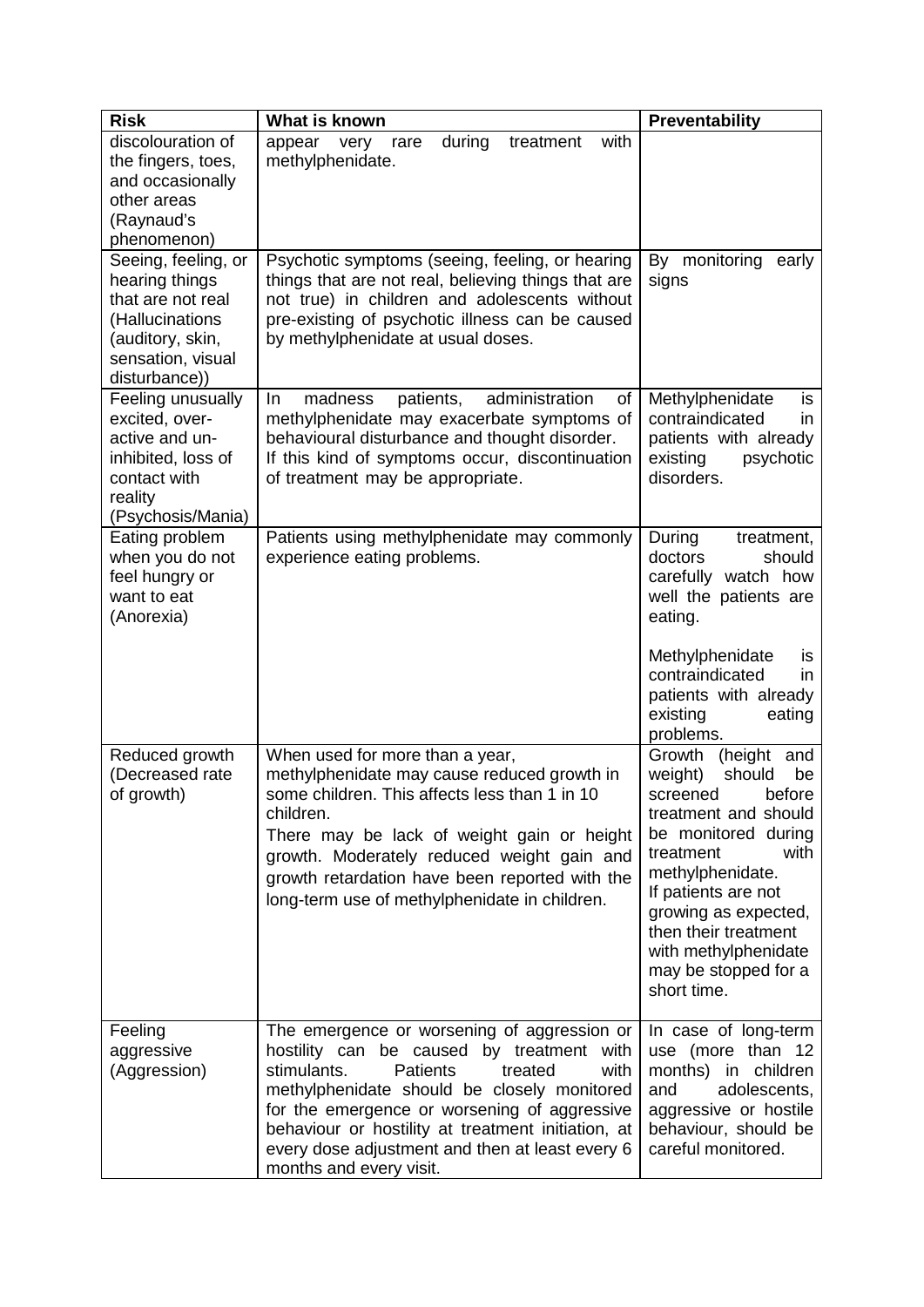| <b>Risk</b> | What is known                                                                                                                                                                            | Preventability                                                                                                                                                                                                                                                                                         |
|-------------|------------------------------------------------------------------------------------------------------------------------------------------------------------------------------------------|--------------------------------------------------------------------------------------------------------------------------------------------------------------------------------------------------------------------------------------------------------------------------------------------------------|
| Depression  | Careful supervision is required during drug<br>discontinuation, since this may unmask<br>depression as well as chronic over- activity.<br>Some patients may require long-term follow up. | is<br>Methylphenidate<br>contraindicated<br>in<br>patients with severe<br>depression<br>(feeling<br>very sad, worthless<br>and hopeless).<br>Patients<br>with<br>depressive symptoms<br>should be screened<br>before treatment and<br>should be monitored<br>during treatment with<br>methylphenidate. |

# **Important potential risks Risk What is known (Including reason why it is considered a potential risk)** Migraine Migraine is a known adverse effect for methylphenidate but its frequency cannot be estimated from the available data. Repetitive behaviours Doctors should evaluate the need for adjustment of the treatment regimen in patients experiencing behaviour changes. Treatment interruption can be considered. Part of ECG readout Heart and vascular status should be screened before and No data available

| prolonged (QT prolongation)                                                          | during treatment with methylphenidate.                                                                                                                                                                                                                                                                                                                                                                                                                                                                                                                                                          |  |
|--------------------------------------------------------------------------------------|-------------------------------------------------------------------------------------------------------------------------------------------------------------------------------------------------------------------------------------------------------------------------------------------------------------------------------------------------------------------------------------------------------------------------------------------------------------------------------------------------------------------------------------------------------------------------------------------------|--|
| Blue or purple coloration of<br>the skin or mucous<br>membranes (Cyanosis)           | No data available                                                                                                                                                                                                                                                                                                                                                                                                                                                                                                                                                                               |  |
| Irregular heartbeat<br>(Arrhythmias)                                                 | Methylphenidate is contraindicated in case of pre-existing<br>potentially life- threatening arrhythmias.                                                                                                                                                                                                                                                                                                                                                                                                                                                                                        |  |
|                                                                                      | Patients should have a careful history (including assessment<br>for a family history of malignant arrhythmia) and physical<br>exam to assess for the presence of heart disease, and<br>should receive further specialist heart evaluation if initial<br>findings suggest such history or disease.                                                                                                                                                                                                                                                                                               |  |
| Sudden death                                                                         | Patients should have a careful history (including assessment<br>for a family history of sudden cardiac or unexplained death)<br>and physical exam.                                                                                                                                                                                                                                                                                                                                                                                                                                              |  |
|                                                                                      | Sudden death has been reported in association with the use<br>of methylphenidate at usual doses in children, some of whom<br>had structural heart abnormalities or other serious heart<br>problems. Although some serious heart problems alone may<br>carry an increased risk of sudden death, stimulant products<br>are not recommended in children or adolescents with known<br>structural heart abnormalities, serious<br>heart<br>rhythm<br>abnormalities, or other serious heart problems that may<br>place them at increased vulnerability to adverse effects of a<br>stimulant medicine. |  |
| Damaged or diseased blood<br>vessels that supply the heart<br>with blood, oxygen and | Methylphenidate is contraindicated in patients with pre-<br>existing heart and vascular disorders including pain in the<br>centre of the chest, heart attack.                                                                                                                                                                                                                                                                                                                                                                                                                                   |  |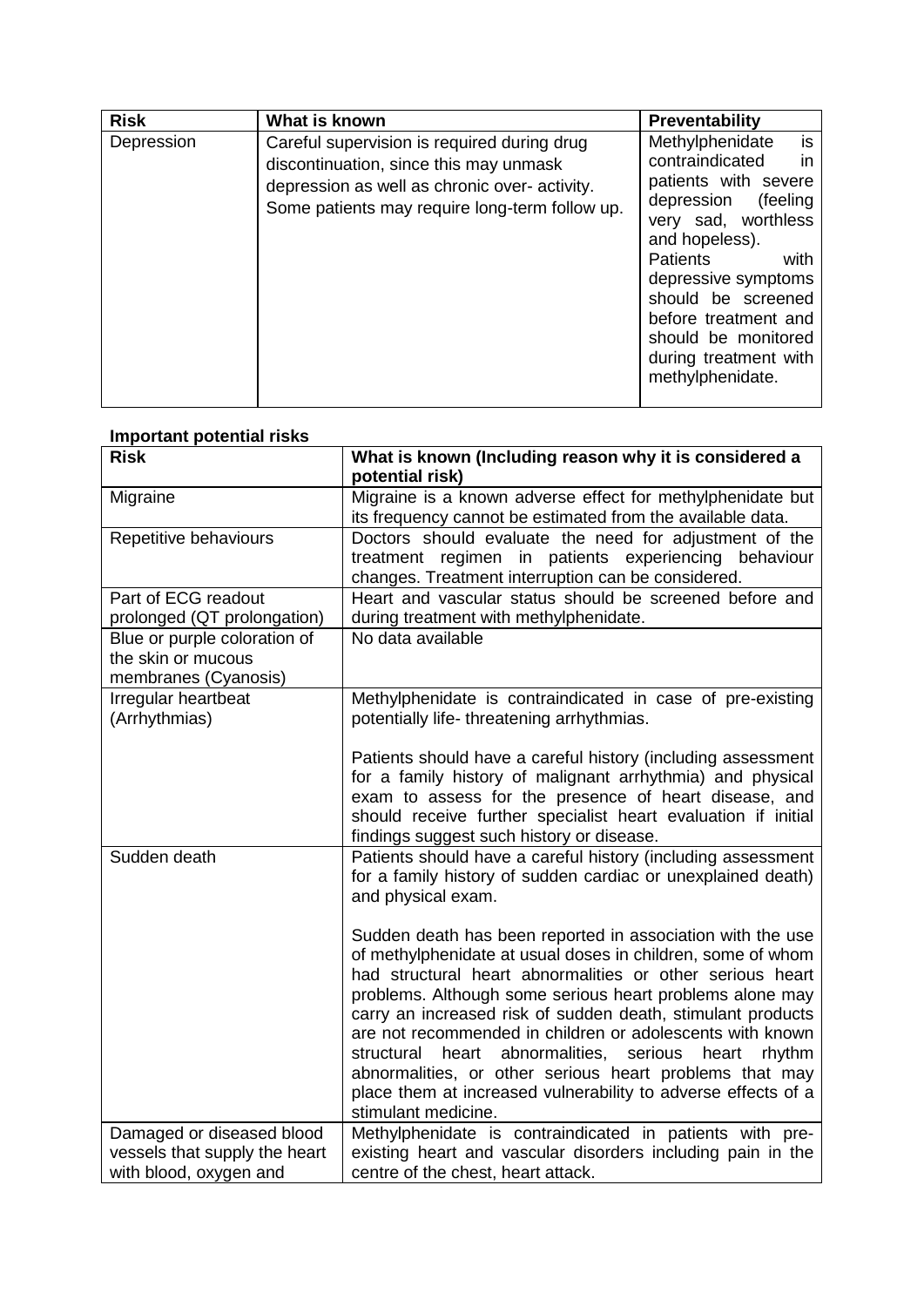| <b>Risk</b>                                                                                                                                                                                | What is known (Including reason why it is considered a<br>potential risk)                                                                                                                                                                                                                                                                                                                                                           |  |
|--------------------------------------------------------------------------------------------------------------------------------------------------------------------------------------------|-------------------------------------------------------------------------------------------------------------------------------------------------------------------------------------------------------------------------------------------------------------------------------------------------------------------------------------------------------------------------------------------------------------------------------------|--|
| nutrients (Ischaemic cardiac<br>events)                                                                                                                                                    | Patients should have a careful history and physical exam to<br>assess for the presence of heart disease and should receive<br>further specialist heart evaluation if initial findings suggest<br>such history or disease.                                                                                                                                                                                                           |  |
| Brain blood vessels disorders<br>(Cerebrovascular disorders)                                                                                                                               | Methylphenidate is contraindicated in patients with problems<br>with the blood vessels in the brain - such as a stroke,<br>swelling and weakening of part of a blood vessel (aneurysm),<br>narrow or blocked blood vessels, or inflammation of the<br>blood vessels (vasculitis).                                                                                                                                                   |  |
|                                                                                                                                                                                            | Symptoms and signs of brain blood vessels:<br>paralysis or problems with movement and vision,<br>difficulties in speech<br>muscle spasms which you cannot control affecting<br>your eyes, head, neck, body and nervous system -due to a<br>temporary lack of blood supply to the brain                                                                                                                                              |  |
| Being hostile (Hostility)                                                                                                                                                                  | Patients treated with methylphenidate should be closely<br>monitored for the emergence or worsening of aggressive<br>behaviour or hostility at treatment initiation, at every dose<br>adjustment and then at least every 6 months and every visit.<br>Physicians should evaluate the need for adjustment of the<br>regimen in patients experiencing<br>treatment<br>behaviour<br>changes. Treatment interruption can be considered. |  |
| Thinking about or feeling like<br>killing yourself (Suicidality)                                                                                                                           | Methylphenidate is contraindicated in case of diagnosis or<br>history of suicidal tendencies.                                                                                                                                                                                                                                                                                                                                       |  |
|                                                                                                                                                                                            | Patients with emergent suicidal ideation or behaviour during<br>treatment for ADHD should be evaluated immediately by<br>their physician.                                                                                                                                                                                                                                                                                           |  |
| Hard-to-control, repeated<br>twitching of any parts of the<br>body or repeating sounds<br>and words / uncontrolled<br>speech and body movements<br>(Tics/Tourette's<br>syndrome/Dystonias) | Methylphenidate is associated with the onset or exacerbation<br>of motor and verbal tics. Worsening of Tourette's syndrome<br>has also been reported. Family history should be assessed<br>and clinical evaluation for tics or Tourette's syndrome in<br>children should precede use of methylphenidate. Patients<br>should be regularly monitored for the emergence or<br>worsening of tics during treatment with methylphenidate. |  |
| Effect on final height                                                                                                                                                                     | Patients should have a pre-treatment test and ongoing<br>monitoring for height on a growth chart.                                                                                                                                                                                                                                                                                                                                   |  |
|                                                                                                                                                                                            | Moderately reduced weight gain and growth retardation have<br>been reported with the long-term use of methylphenidate in<br>children.<br>The effects of methylphenidate on final height and final<br>weight are currently unknown and being studied.                                                                                                                                                                                |  |
| Sexual maturation (delayed)                                                                                                                                                                | No data available                                                                                                                                                                                                                                                                                                                                                                                                                   |  |
| Potentially causing cancer<br>(Carcinogenicity)                                                                                                                                            | There is information regarding an increased number of<br>malignant liver tumours noted in male mice observed in<br>mouse studies. The significance of this finding to humans is<br>unknown.                                                                                                                                                                                                                                         |  |
| Use of methylphenidate for<br>an unapproved indication                                                                                                                                     | Methylphenidate should not be used in children under 6<br>years of age and in elderly because the safety and efficacy                                                                                                                                                                                                                                                                                                               |  |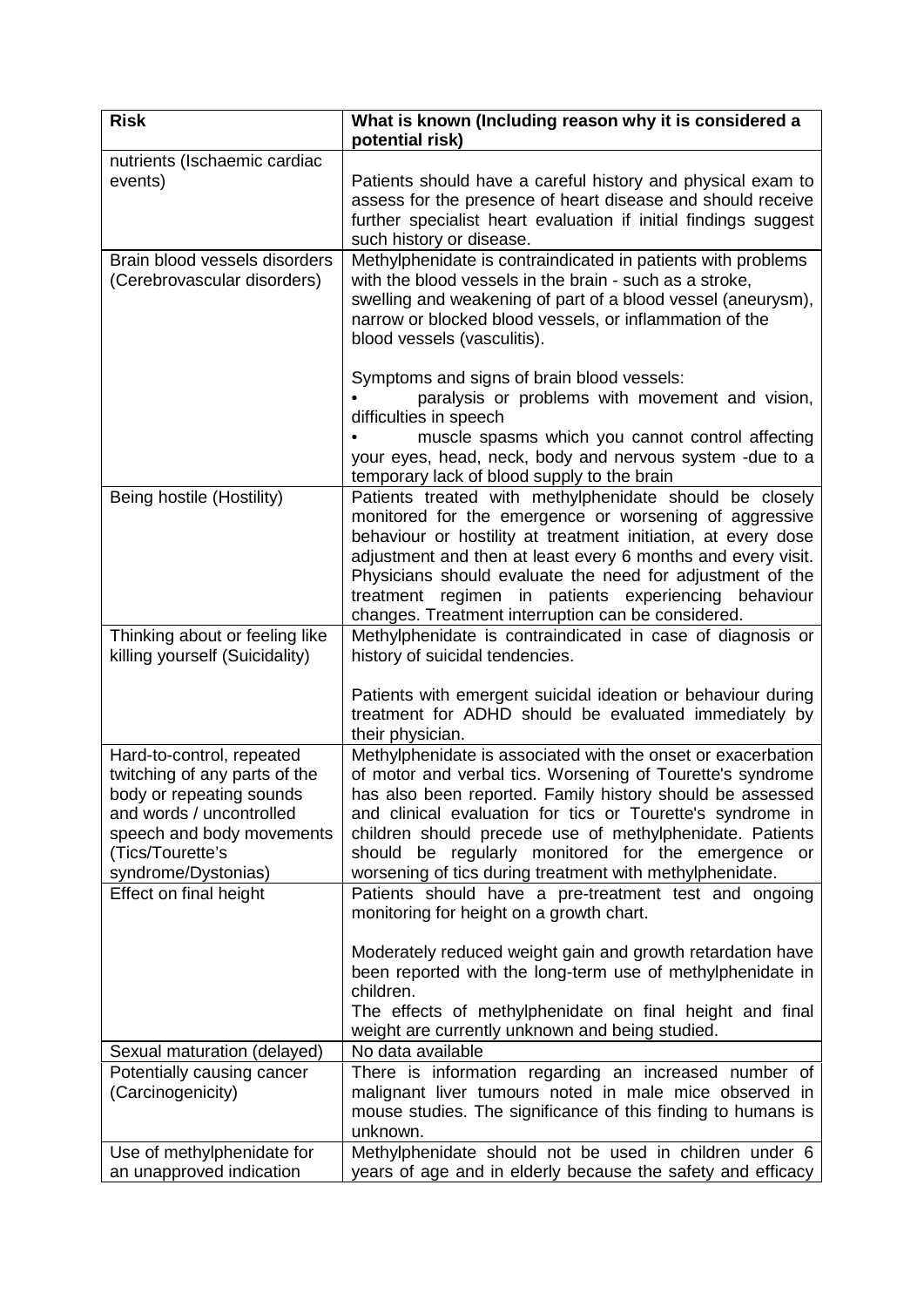| <b>Risk</b>                                                                                                                                                                                                                                  | What is known (Including reason why it is considered a<br>potential risk)                                                                                                                                                                                                                                                                                                               |  |
|----------------------------------------------------------------------------------------------------------------------------------------------------------------------------------------------------------------------------------------------|-----------------------------------------------------------------------------------------------------------------------------------------------------------------------------------------------------------------------------------------------------------------------------------------------------------------------------------------------------------------------------------------|--|
| (Off-label use)                                                                                                                                                                                                                              | has not been established in these age groups.<br>Methylphenidate should not be used for the prevention and<br>treatment of normal fatigue states.                                                                                                                                                                                                                                       |  |
| Use of prescription drugs for<br>recreational purposes<br>(Diversion)                                                                                                                                                                        | Patients should be monitored for the risk of diversion, misuse<br>and abuse of methylphenidate.                                                                                                                                                                                                                                                                                         |  |
|                                                                                                                                                                                                                                              | Methylphenidate should be used with caution in patients with<br>known drug or alcohol dependency because of a potential for<br>abuse, misuse or diversion.                                                                                                                                                                                                                              |  |
| Discontinuation<br>syndrome<br>(Withdrawal syndrome)                                                                                                                                                                                         | Careful supervision is required during drug discontinuation,<br>since this may unmask depression as well as chronic over-<br>activity.                                                                                                                                                                                                                                                  |  |
|                                                                                                                                                                                                                                              | Careful supervision is required during withdrawal from<br>abusive use since severe depression may occur.                                                                                                                                                                                                                                                                                |  |
| Drug abuse and Drug<br>dependence                                                                                                                                                                                                            | Patients should be monitored for the risk of diversion, misuse<br>and abuse of methylphenidate.                                                                                                                                                                                                                                                                                         |  |
|                                                                                                                                                                                                                                              | Chronic abuse of methylphenidate can lead to marked<br>and<br>psychological dependence<br>physical<br>varying<br>with<br>degrees of abnormal behaviour.<br>Caution is called for in emotionally unstable patients, such as<br>those with a history of drug or alcohol dependence, because<br>such patients may increase the dosage on their own<br>initiative.                          |  |
| Cancer affecting circulating<br>lymphocytes (Lymphocytic<br>leukaemia)                                                                                                                                                                       | No data available                                                                                                                                                                                                                                                                                                                                                                       |  |
| Heart and respiratory toxicity<br>in new-born children - fast<br>heart beat, difficulty in<br>breathing in new-born<br>children<br>(Neonatal cardio-respiratory<br>toxicity- neonatal/foetal<br>tachycardia, respiratory<br>distress/apnoea) | Cases of neonatal heart and respiratory toxicity in new-born<br>children, specifically fast heart beat and difficulty in breathing<br>have been reported.<br>Methylphenidate is not recommended for use<br>during<br>pregnancy unless a clinical decision is made that postponing<br>treatment may pose a greater risk to the pregnancy.                                                |  |
| Effect on growth in new-born<br>children (Neonatal effects on<br>growth)                                                                                                                                                                     | Methylphenidate has been found in the breast-milk of a<br>woman treated with methylphenidate.<br>There is one case report of an infant who experienced an<br>unspecified decrease in weight during the period of exposure<br>gained weight after the mother<br>recovered and<br>but<br>discontinued treatment with methylphenidate. A risk to the<br>suckling child cannot be excluded. |  |

# **Missing information**

| <b>Risk</b>                    | What is known                                               |
|--------------------------------|-------------------------------------------------------------|
| Effects after long-term use on | The safety and efficacy of long-term use of methylphenidate |
| heart vessels, brain blood     | has not been evaluated in studies. Patients on long-term    |
| vessels and mental health      | therapy (i.e. over 12 months) must have careful ongoing     |
| (Long-term cardiovascular      | monitoring for any sign and symptom indicating a heart or   |
| effects, Long-term             | vessels disorder, brain blood vessels disorder and mental   |
| cerebrovascular effects,       | health problem.                                             |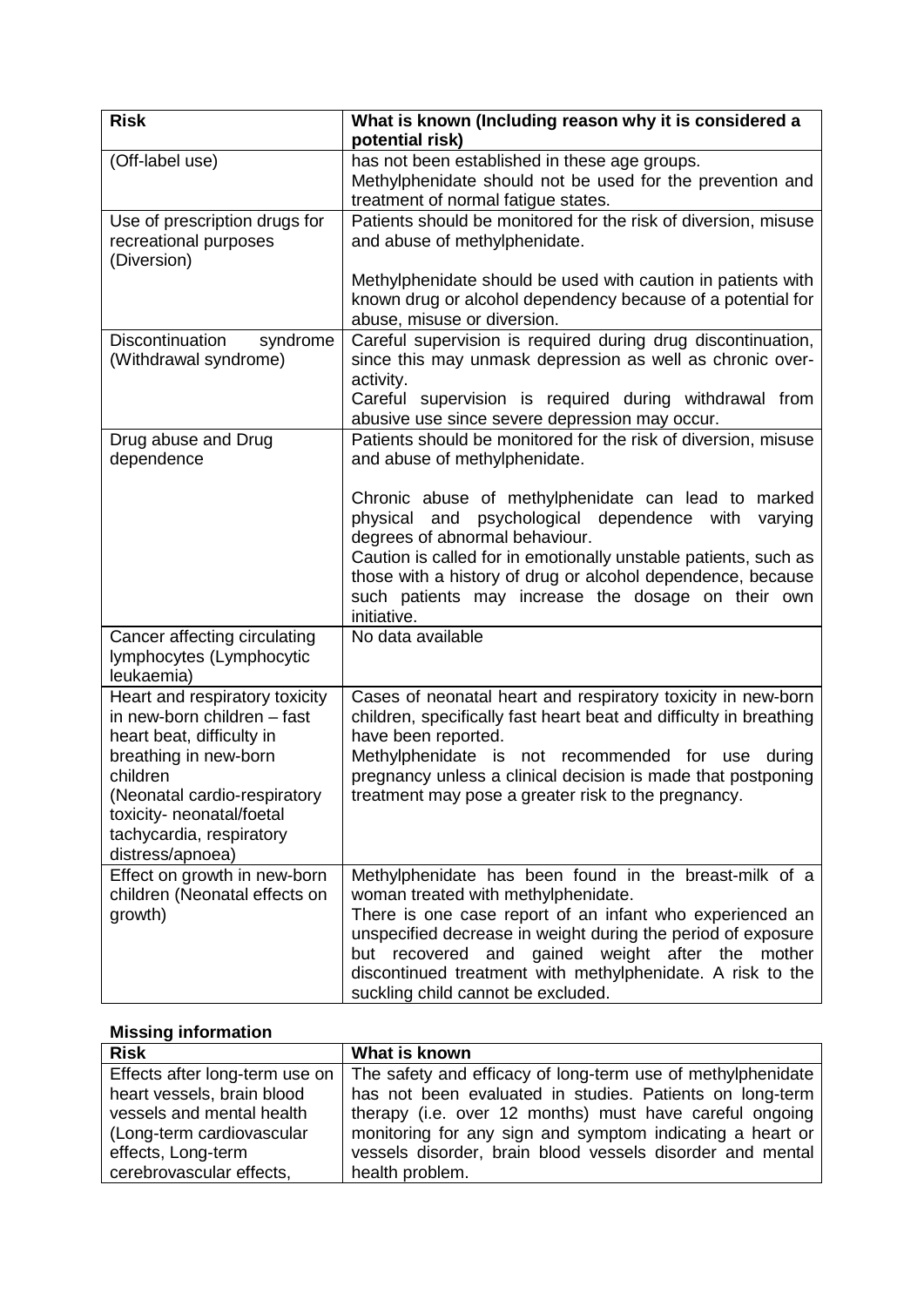| <b>Risk</b>                                | What is<br>s known |
|--------------------------------------------|--------------------|
| Long-term psychiatric<br>effects,<br>אייטם |                    |

# *VI.2.5 Summary of risk minimisation measures by safety concern*

All medicines have a Summary of Product Characteristics (SmPC) which provides physicians, pharmacists and other health care professionals with details on how to use the medicine, the risks and recommendations for minimising them. An abbreviated version of this in lay language is provided in the form of the package leaflet (PL). The measures in these documents are known as routine risk minimisation measures.

This medicine has special conditions and restrictions for its safe and effective use (additional risk minimisation measures). How they are implemented in each country however will depend upon agreement between the manufacturer and the national authorities. These additional risk minimisation measures are for the following risks:

- *High blood pressure*
- *Fast heart beat*
- *Seeing, feeling, or hearing things that are not real*
- *Feeling unusually excited, over-active and un-inhibited, loss of contact with reality*
- *Eating problem when you do not feel hungry or want to eat*
- *Reduced growth*
- *Feeling aggressive*
- *Depression*
- *Uneven heartbeat*
- *Sudden death*
- *Damaged or diseased blood vessels that supply the heart with blood, oxygen and nutrients*
- *Brain blood vessels disorders*
- *Being hostile*
- *Thinking about or feeling like killing yourself*
- *Hard-to-control, repeated twitching of any parts of the body or repeating sounds and words / uncontrolled speech and body movements*
- *Use of methylphenidate for an unapproved indication*
- *Use of prescription drugs for recreational purposes*
- *Discontinuation syndrome*
- *Drug abuse and Drug dependence*
- *Effects after long-term use on heart, vessels, brain blood vessels and mental health*

### **Educational materials for Healthcare Professionals**

### Objective and justification of why needed

Assisting prescribers by reinforcing the recommendation to check the contraindications, regular monitoring and observe the evolution of the safety profile in each patient.

Proposed actions/components

Educational materials:

- Physician's quide to prescribing
- Checklist 1: Methylphenidate checklist before prescribing
- Checklist 2: Methylphenidate checklist for monitoring of ongoing therapy
- Chart for ongoing monitoring during methylphenidate treatment

### *VI.2.6 Planned post authorisation development plan*

No post-authorisation safety or efficacy studies are ongoing or are planned to be conducted for methylphenidate.